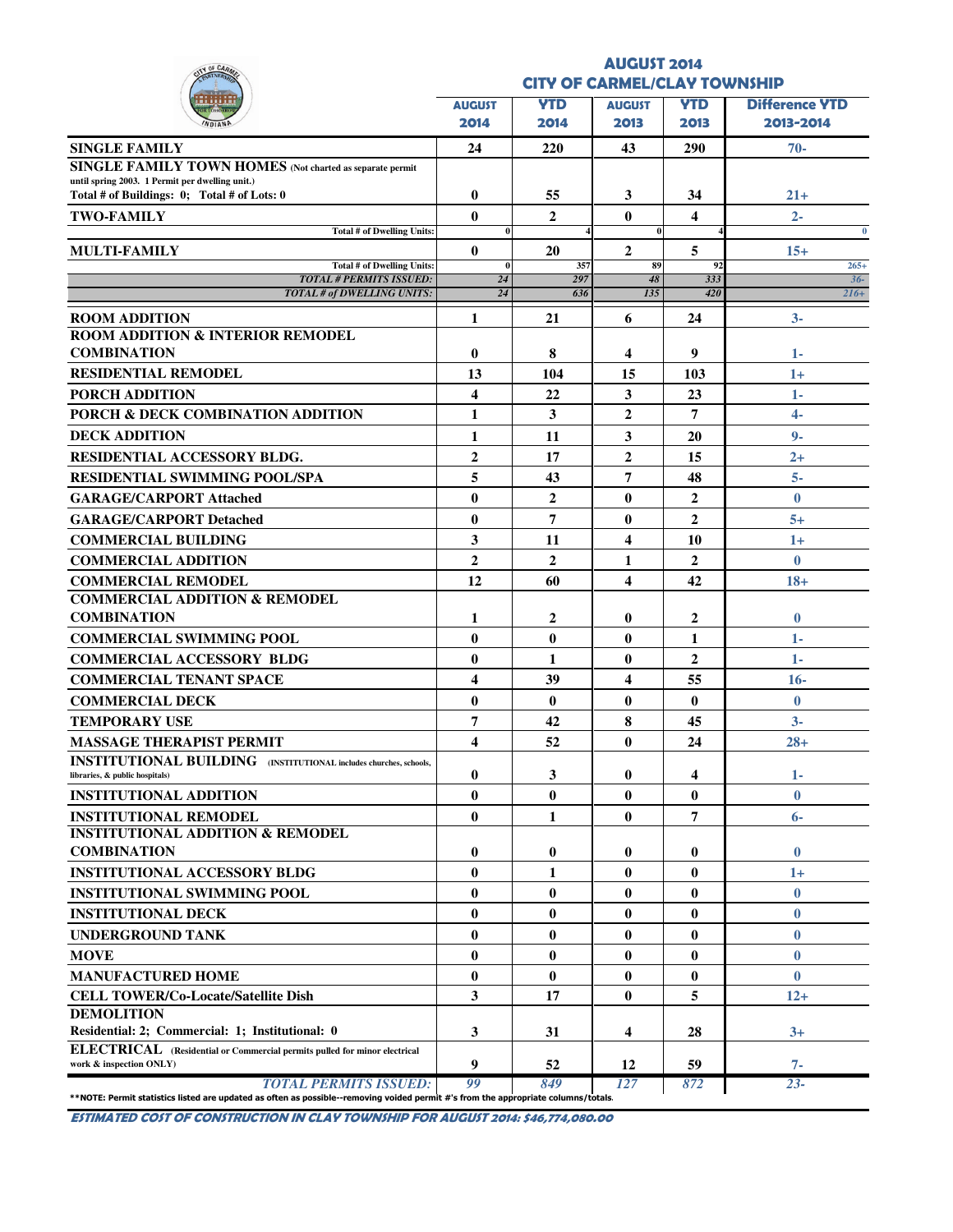## BUILDING & CODE SERVICES & SIGN ACTIVITY AUGUST 2014

COMMERCIAL, INSTITUTIONAL, & MULTI-FAMILY - NEW STRUCTURES, ACCESSORY BUILDINGS, ADDITIONS, TENANT FINISHES, REMODELS, POOLS, DECKS (Institutional includes churches, schools & libraries)

#### Type of Construction **The Construction** of the Construction of the Construction of the Construction of the Construction of the Construction of the Construction of the Construction of the Construction of the Construction of

#### PERMITS ISSUED

| <b>COMMERCIAL NEW STRUCTURE:.</b><br>. Playschool at Legacy, 14454 Community Dr. |
|----------------------------------------------------------------------------------|
| . Point Blank Gun Range, 1250 City Center Dr.                                    |
| <b>. Drury Plaza Hotel, 9625 N. Meridian St.</b>                                 |
| <b>COMMERCIAL ADDITION:</b>                                                      |
| • Happy Dog Hotel, 233 SW Second Ave.                                            |
| • Wolfie's, 1162 Keystone Way                                                    |
| <b>COMMERCIAL ADDITION / REMODEL:.</b>                                           |
| • IMPA Conference Center, 11660 N. College Ave.                                  |
| 16<br><b>COMMERCIAL TENANT FINISH / REMODEL: .</b>                               |
| • Peace Water Winery, 37 W. Main St.                                             |
| <b>. Irvington Radiology, 11911 N. Meridian St.</b>                              |
| • Alcoa, 14300 Clay Terrace Blvd., #235                                          |
| • Flix Brewhouse Interior Finishes, 2206 E. 116th St.                            |
| • MP3 Fitness Center, 10333 N. Meridian St. #170                                 |
| · DSW Shoes, 14477 Clay Terrace Blvd.                                            |
| <b>. Iron Fit Boxing,</b> 620 S. Range Line Rd. Suite G                          |
| • American Family, 900 E. 96 <sup>th</sup> St. #200                              |
| · Clark Tire, 622 S. Range Line Rd. Suite C                                      |
| • Kroger, 1217 S. Range Line Rd.                                                 |
| • St. Vincent Medical Group POB I, 13450 N. Meridian St. #364                    |
| · St. Vincent Timeshare POB I, 13450 N. Meridian St. #204                        |
| . Kirby Real Estate, 298 W. Carmel Dr.                                           |
| • Ash, 12800 N. Meridian St., 1st Floor                                          |
| $\bullet$ Ash, 12800 N. Meridian St., $3^{rd}$ Floor                             |
| · Urban Chalkboard, 452 E. Carmel Dr.                                            |
|                                                                                  |

#### COMMERCIAL CERTIFICATES OF OCCUPANCY ISSUED

| • Hancock Fabrics, 2200 E. 116th St.               |
|----------------------------------------------------|
| • Lambda Chi Alpha, 11711 N. Pennsylvania St. #210 |
| • Blaze Pizza, 12697 Pennsylvania St. #140         |
| • Guardian Partners, 11590 N. Meridian St. #170    |
| • Kroger, 1217 S. Range Line Rd.                   |

- Luther Consulting, 10435 Commerce Dr. #140
- Indy Vein, 10485 Commerce Dr.
- o Next Gear Capital, 11799 N. College Ave., 1<sup>st</sup> Floor
	- Case Design & Remodeling, 99 E. Carmel Dr.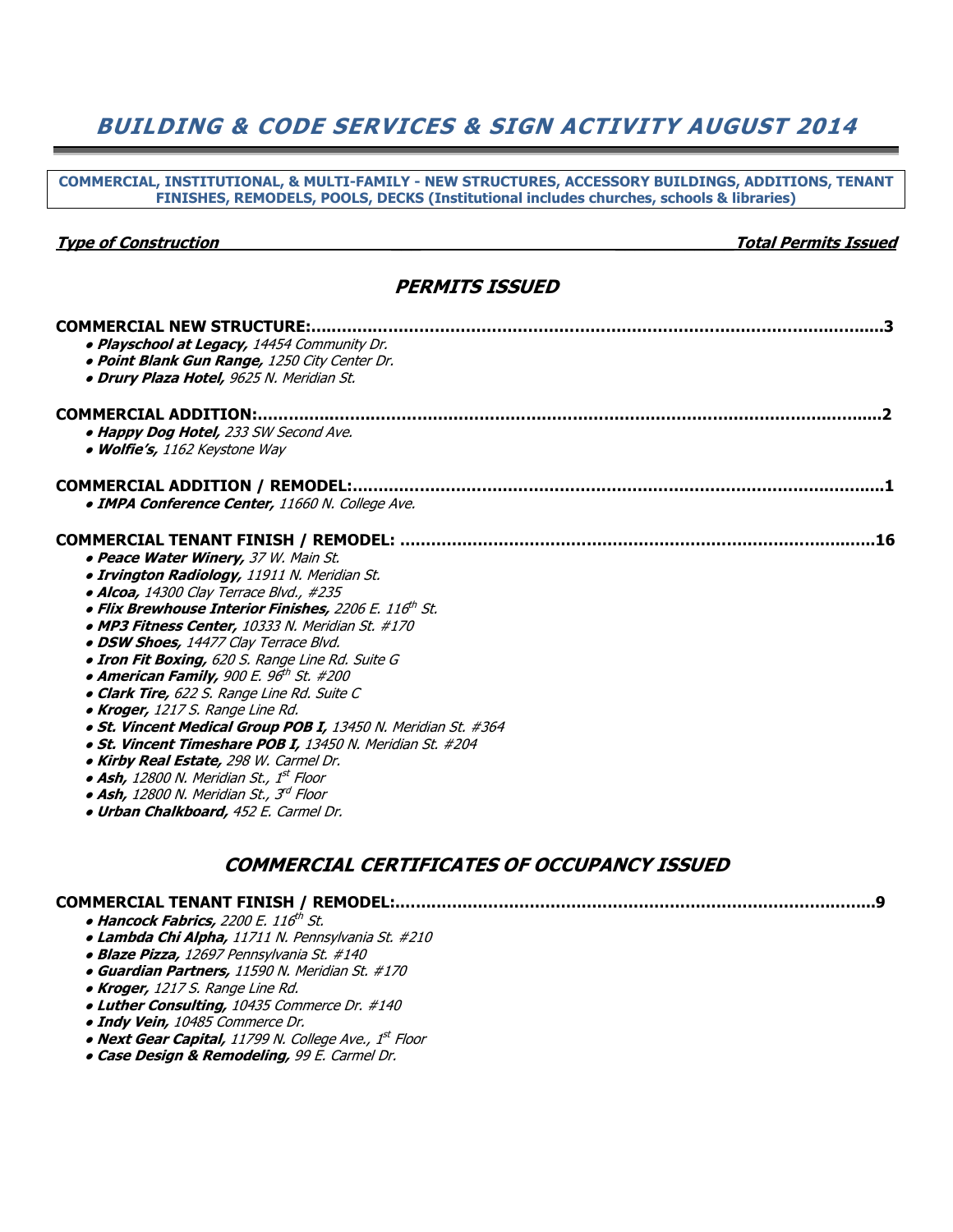| <b>CARMEL UTILITIES PERMITS ISSUED: (Availability Fee Permits Included)</b>                                                                                 |   |                                                                                                                        |    |                           |                    |
|-------------------------------------------------------------------------------------------------------------------------------------------------------------|---|------------------------------------------------------------------------------------------------------------------------|----|---------------------------|--------------------|
| <b>Water &amp; Sewer Permit:</b>                                                                                                                            | 6 | <b>Water Permits Only:</b>                                                                                             | 10 | <b>Prepaid Utilities:</b> | 2                  |
|                                                                                                                                                             |   |                                                                                                                        |    | <b>AUGUST 2014</b>        | <b>AUGUST 2013</b> |
| <b>TOTAL PERMITS ISSUED:</b> (EXCLUDING Water, Sewer, and Sign Permits)                                                                                     |   |                                                                                                                        |    | 99                        | 127                |
| <b>TOTAL WATER &amp; SEWER PERMITS:</b>                                                                                                                     |   |                                                                                                                        |    | 18                        | 41                 |
| <b>TOTAL SIGN PERMITS:</b> (May not include signs approved for/with the issuance/guidelines of a Temporary Use permit)                                      |   |                                                                                                                        |    | 24                        | 23                 |
| <b>BUILDING INSPECTIONS PERFORMED:</b>                                                                                                                      |   |                                                                                                                        |    | 531                       | 686                |
| <b>BUILDING PLAN REVIEW:</b><br>(As of Feb. 2008: This # includes inspections plan reviews completed by the Code Enforcement staff for various permit type) |   | (The # includes inspections by Urban Forestry; but does not include Carmel Fire Dept. or Code Enforcement inspections) |    | 105                       | 120                |
| <b>PUBLIC REQUEST FOR INFORMATION (RFI):</b>                                                                                                                |   |                                                                                                                        |    | 45                        | 60                 |

## BUILDING & CODE SERVICES CODE ENFORCEMENT AUGUST 2014

| <b>CODE ENFORCEMENT TASK REPORT SUMMARY FOR AUGUST 2014</b> |               |                              |               |
|-------------------------------------------------------------|---------------|------------------------------|---------------|
| <b>COMPLAINTS RECEIVED</b>                                  | <b>TOTAL:</b> | <b>INSPECTION STATISTICS</b> | <b>TOTAL:</b> |
| <b>FMAIL</b>                                                |               | <b>NEW CASES</b>             | 60            |
| "MY CARMEL" APP                                             | 17            | INITIAL INSPECTIONS          | 46            |
| <b>PHONE</b>                                                | 21            | ABATEMENT                    | 10            |
| <b>REFERRAL</b>                                             | 0             | <b>BZA AGENDA</b>            |               |
| <b>STAFF</b>                                                | 16            | INITIAL VIOLATION NOTICE     | 30            |
| WALK-IN                                                     |               | <b>RE-INSPECTIONS</b>        | 77            |
|                                                             |               | <b>CLOSED CASES</b>          | 51            |

#### CODE ENFORCEMENT MONTHLY REPORT FOR AUGUST 2014

| <b>TYPE OF COMPLAINT/VIOLATION</b> | <b>NEW CASES</b> | <b>TYPE OF COMPLAINT/VIOLATION</b> | <b>NEW CASES</b> |
|------------------------------------|------------------|------------------------------------|------------------|
| <b>BUILDING CODE VIOLATIONS</b>    | 0                | PARKING IN LAWN/GREENBELT          | 4                |
| DRAINAGE OR EROSION                | 0                | PROPERTY MAINTENANCE               |                  |
| <b>ENCROACHMENT</b>                | 0                | RECREATIONAL VEHICLE               |                  |
| <b>FARM ANIMALS</b>                |                  | RIGHT-OF-WAY OBSTRUCTION           |                  |
| <b>FENCE VIOLATION</b>             |                  | <b>ILLEGAL SIGNS</b>               | 200              |
| <b>GRASS OR WEEDS</b>              | 18               | STAGNANT WATER                     | 0                |
| <b>HOME OCCUPATION</b>             |                  | <b>TRASH OR DEBRIS</b>             | 13               |
| NOISE REGULATIONS                  | $\Omega$         | UNSAFE BUILDING                    |                  |
| OPEN AND ABANDONED                 | $\Omega$         | VEHICLE DISPLAY, ON LAWN OR JUNK   | 6                |
| <b>OUTDOOR STORAGE</b>             | $\Omega$         | ZONING USE VIOLATIONS              |                  |
| <b>OTHER</b>                       | 0                | <b>TOTAL</b>                       | 257              |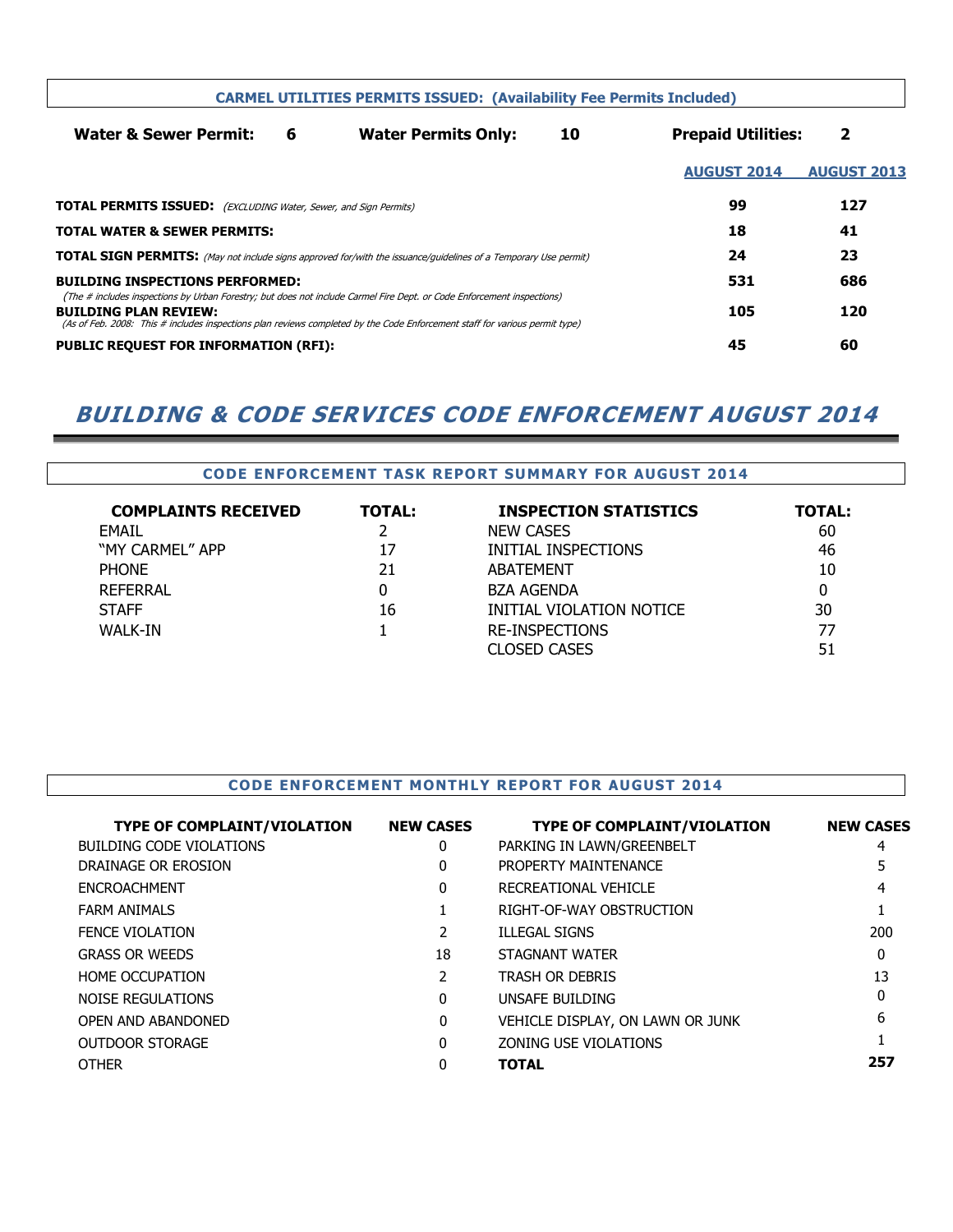#### DEPARTMENT OF COMMUNITY SERVICES INCOME REPORT AUGUST 1-31, 2014



| <b>Transaction Types:</b>                                                                                                                                                      | # of Transactions: | <b>Total Income of Transactions:</b> |
|--------------------------------------------------------------------------------------------------------------------------------------------------------------------------------|--------------------|--------------------------------------|
| <b>BUILDING PERMITS:</b> [Building permits includes the fee for full Certificate of Occupancy (C/O) or Substantial<br>Completion (C.S.C.) that will be issued, when required.] | 65                 | \$<br>126,412.98                     |
| <b>DEMOLITION PERMITS:</b>                                                                                                                                                     | 3                  | \$<br>974.50                         |
| <b>ELECTRICAL PERMITS:</b> (Separate electrical/meter inspections-no other work being done.)                                                                                   | 7                  | \$<br>512.00                         |
| <b>LATE FEES:</b>                                                                                                                                                              | $\overline{2}$     | \$<br>1,676.00                       |
| <b>MASSAGE THERAPIST PERMITS/RENEWALS:</b>                                                                                                                                     | 4                  | \$<br>81.00                          |
| RE-INSPECTION, EXTRA/ADDITIONAL INSPECTION, AND/OR TEMPORARY C/O / C.S.C.<br>FEES:                                                                                             | 62                 | \$<br>5,825.00                       |
| PLAN AMENDMENT: (COMMERCIAL/INSTITUTIONAL)                                                                                                                                     | $\mathbf{0}$       | \$                                   |
| PLAN AMENDMENT: (RESIDENTIAL)                                                                                                                                                  | 4                  | \$<br>742.94                         |
| <b>SPECIAL EVENT PERMITS:</b>                                                                                                                                                  | 3                  | \$<br>480.00                         |
| TEMPORARY USE PERMITS/EXTENSIONS:                                                                                                                                              | 2                  | \$<br>879.00                         |
| <b>ADLS: (Applications)</b>                                                                                                                                                    | 1                  | \$<br>967.00                         |
| <b>ADLS AMENDMENTS:</b>                                                                                                                                                        | 6                  | \$<br>1,915.50                       |
| <b>COMMITMENT AMENDMENTS:</b>                                                                                                                                                  | 0                  | \$                                   |
| <b>DEVELOPMENT PLAN:</b>                                                                                                                                                       | 1                  | \$<br>1,316.44                       |
| <b>DEVELOPMENT PLAN AMENDMENTS:</b>                                                                                                                                            | 1                  | \$<br>1,735.00                       |
| <b>HPR REVIEWS:</b>                                                                                                                                                            | 0                  | \$                                   |
| <b>ORDINANCE AMENDMENT APPLICATIONS:</b>                                                                                                                                       | 0                  | \$                                   |
| <b>PLAT VACATIONS:</b>                                                                                                                                                         | $\mathbf{0}$       | \$                                   |
| <b>PRIMARY PLATS:</b>                                                                                                                                                          | 1                  | \$<br>1,223.00                       |
| <b>PRIMARY PLAT AMENDMENTS:</b>                                                                                                                                                | $\bf{0}$           | \$                                   |
| <b>PUD ORDINANCES:</b>                                                                                                                                                         | 1                  | \$<br>4,261.56                       |
| <b>REZONE:</b>                                                                                                                                                                 | $\bf{0}$           | \$                                   |
| <b>SDR SITE PLAN REVIEWS:</b>                                                                                                                                                  | 0                  | \$                                   |
| <b>SECONDARY PLATS / REPLATS:</b>                                                                                                                                              | 1                  | \$<br>5,063.00                       |
| <b>SUBDIVISION WAIVERS:</b>                                                                                                                                                    | 0                  | \$                                   |
| <b>ZONING WAIVER:</b>                                                                                                                                                          | $\mathbf{1}$       | \$<br>967.00                         |
| <b>TAC ONLY APPLICATIONS:</b>                                                                                                                                                  | $\bf{0}$           | \$                                   |
| <b>COMMITMENT AMENDMENT:</b>                                                                                                                                                   | 0                  | \$                                   |
| DEVELOPMENT STANDARDS VARIANCES:                                                                                                                                               | 9                  | \$<br>6,506.00                       |
| <b>HEARING OFFICER REVIEWS:</b>                                                                                                                                                | 11                 | \$<br>2,304.00                       |
| <b>SPECIAL EXCEPTION VARIANCE:</b>                                                                                                                                             | 0                  | \$                                   |
| <b>SPECIAL USES: (Inicudes Special Use Amendments)</b>                                                                                                                         | $\Omega$           | \$                                   |
| <b>USE VARIANCES:</b>                                                                                                                                                          | 1                  | \$<br>1,779.24                       |
| <b>SIGN PERMITS:</b>                                                                                                                                                           | 29                 | \$<br>4,474.60                       |
| <b>ADMINSTRATIVE APPROVALS:</b>                                                                                                                                                | 0                  | \$                                   |
| <b>APPEALS:</b>                                                                                                                                                                | 0                  | \$                                   |
| <b>TIME EXTENSIONS:</b>                                                                                                                                                        | $\bf{0}$           | \$                                   |
| <b>TRAFFIC STUDIES:</b>                                                                                                                                                        | $\pmb{0}$          | \$                                   |
| MISC.: (COPIES/MAPS/DUPLICATE PLARCARDS/ETC)                                                                                                                                   | 2                  | \$<br>204.50                         |
| <b>ZONING DETAILS/LETTER:</b>                                                                                                                                                  | 7                  | \$<br>665.00                         |
| <b>ZONING ORDINANCES: (Copies of)</b>                                                                                                                                          | $\bf{0}$           | \$                                   |
| PARK & RECREATION IMPACT FEE: (PRIF)                                                                                                                                           | 24                 | \$<br>44,328.00                      |
| <b>TOTALS:</b>                                                                                                                                                                 |                    |                                      |
| <b>GENERAL FUND:</b>                                                                                                                                                           |                    | \$<br>170,965.26                     |
| <b>PRIF ACCOUNT # 106:</b>                                                                                                                                                     |                    | \$<br>44,328.00                      |
| <b>UTILITY FEES: (Sewer/Water permits)</b>                                                                                                                                     |                    | \$<br>46,672.00                      |
| <b>TOTAL DEPOSIT:</b>                                                                                                                                                          |                    | \$<br>261,965.26                     |
| Last Month's General Fund Deposit:                                                                                                                                             |                    | \$<br>258,843.37                     |
| <b>Last Month's Total Deposit:</b>                                                                                                                                             |                    | \$<br>438,269.37                     |

NOTE: Receipts were deposited for 21 business days this month.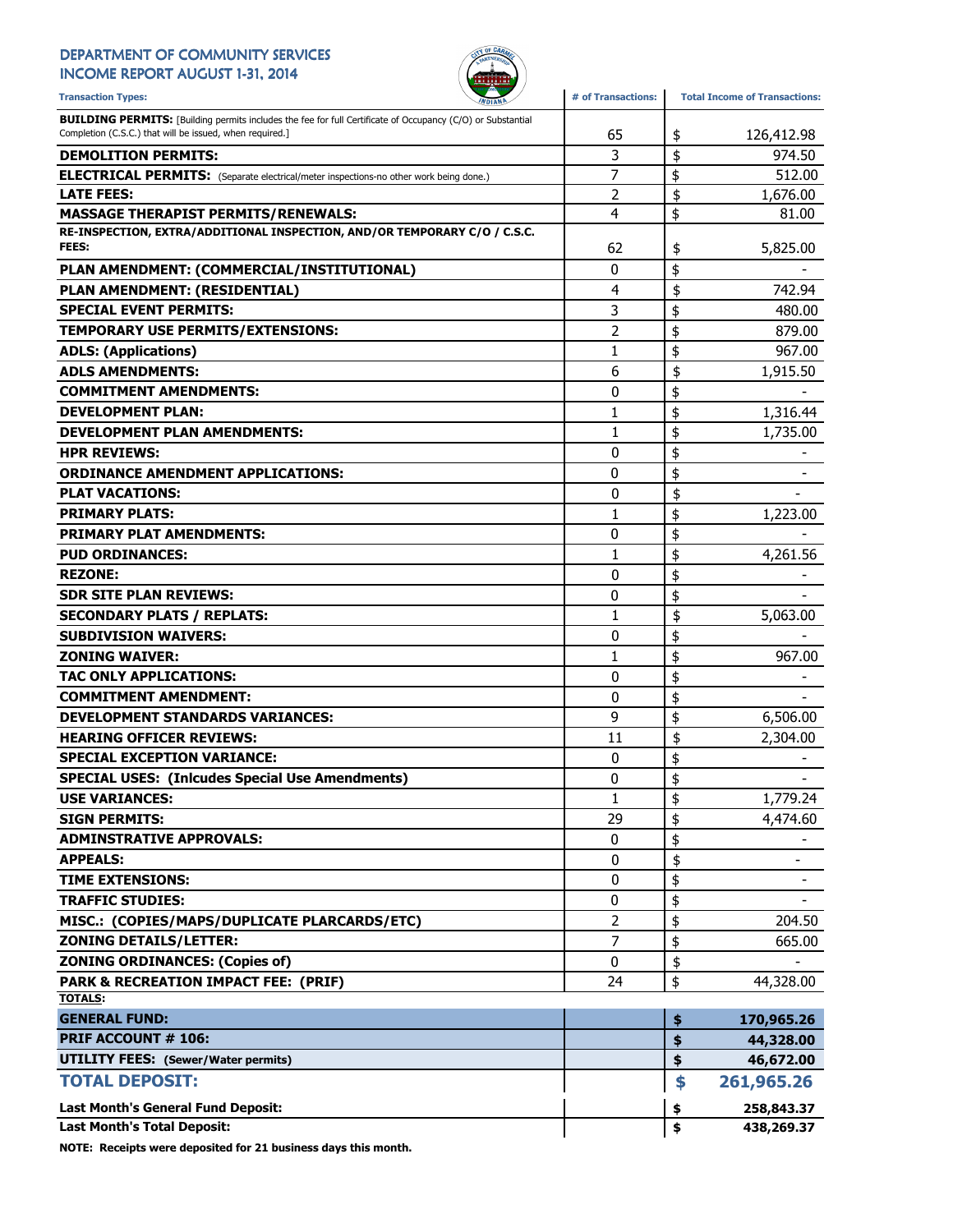### SPECIAL STUDIES COMMITTEE ACTIVITY CITY OF CARMEL/CLAY TOWNSHIP – AUGUST 5, 2014

| <b>WENDY'S REMODEL</b><br>2370 E. 116 <sup>™</sup> St.<br>The applicant seeks architecture/design approval for a full<br>revamp of the building exterior, as well as approvals for<br>landscaping, patio area, and signage.<br>Docket #: 14060003                                                       | <b>ADLS Amendment</b> | Approved 4-0, 1 absent, with conditions |
|---------------------------------------------------------------------------------------------------------------------------------------------------------------------------------------------------------------------------------------------------------------------------------------------------------|-----------------------|-----------------------------------------|
| 580 CARMEL<br>580 E. Carmel Dr.<br>The applicant seeks site plan and design approval for a 3-story<br>office building, parking area, and detention pond<br>Docket #: 13120023                                                                                                                           | DP Amend / ADLS Amend | Tabled to September 2, 2014             |
| <b>KROGER EXPANSION</b><br>1217 S. Range Line Rd.<br>The applicant seeks site plan and design approvals for a 13, 596<br>sq. ft. building addition, north towards Executive Dr, with<br>landscaping.<br>Docket #: 14050015                                                                              | <b>ADLS Amendment</b> | Approved 4-0, 1 absent, with conditions |
| <b>MERIDIAN &amp; MAIN, PHASE 1 LOT 1</b><br>1435 Pennsylvania Way<br>The applicant seeks site plan and design approvals for 2<br>commercial/retail buildings on 3.1 acres. The applicant also<br>seeks the following zoning waiver request:<br>Required number of parking spaces<br>Docket #: 14050016 | DP Amend / ADLS Amend | Approved 4-0, 1 absent, with conditions |

## SUBDIVISION COMMITTEE ACTIVITY CITY OF CARMEL/CLAY TOWNSHIP – AUGUST 5, 2014

| HC BURNETT SUBDIVISION PLAT VACATION (FOR BLACKWELL<br><b>PARK, PHASE 2)</b><br>510-531 Burnett Ct.<br>The applicant seeks plat vacation of 6 lots, easements, and road<br>right-of-way, for the creation of Blackwell Park, phase 2.<br>Docket #: 14030019<br>240 $5^{th}$ St. NE<br>The applicant seeks primary plat amendment approval to create<br>23 lots on 6.68 acres (including HC Burnett subdivision listed<br>above) for Blackwell Park, phase 2<br>Docket #: 14030020 | <b>Plat Vacation</b><br><b>Primary Plat Amendment</b> | Approved 5-0 with conditions<br>Approved 5-0 with conditions                                       |
|-----------------------------------------------------------------------------------------------------------------------------------------------------------------------------------------------------------------------------------------------------------------------------------------------------------------------------------------------------------------------------------------------------------------------------------------------------------------------------------|-------------------------------------------------------|----------------------------------------------------------------------------------------------------|
| <b>GREEN HOUSE COTTAGES</b><br>130-140 E. 126 <sup>th</sup> St.<br>The applicant seeks approval to rezone 4.61 acres from R-<br>2/Residence to PUD/Planned Unit Development.<br>Docket #: 14050013                                                                                                                                                                                                                                                                                | Rezone                                                | Discussed then will return to Subdivision Committee on<br>September 2, 2014 for further discussion |
| <b>PENN CIRCLE PHASE II</b><br>12346 Old Meridian St.<br>The applicant seeks site plan and design approval for a 4 story<br>tall apartment building, with 36 units, on .73 acres.<br>Docket #: 14020005                                                                                                                                                                                                                                                                           | DP / ADLS                                             | Withdrawn                                                                                          |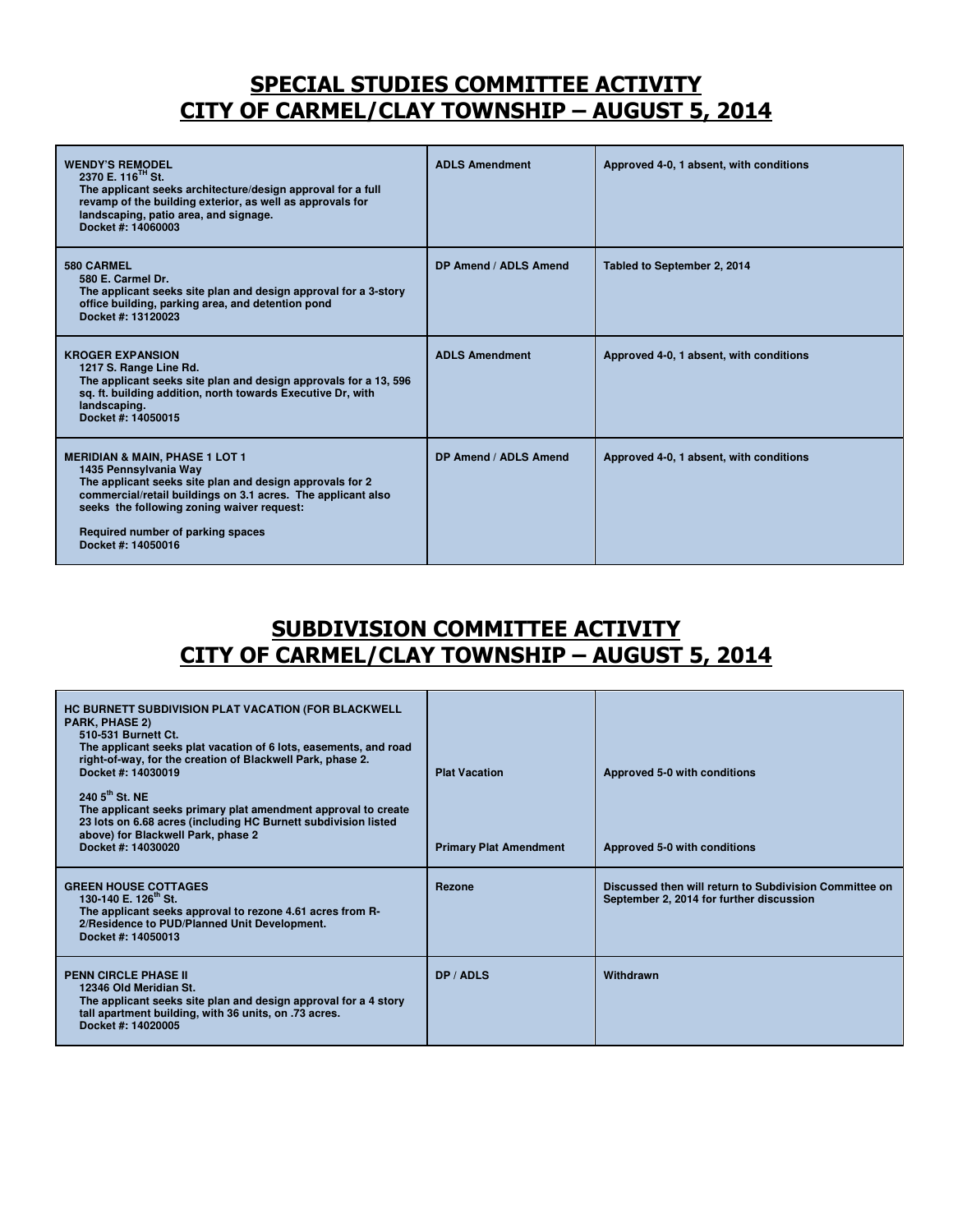## PLAN COMMISSION ACTIVITY CITY OF CARMEL/CLAY TOWNSHIP – AUGUST 19, 2014

| KINGDOM HALL, COLLEGE PARK CONGREGATION OF<br><b>JEHOVAH'S WITNESSES</b><br>10439 Commerce Dr.<br>The applicant seeks site plan and design approval for a place of<br>worship.<br>Docket #: 14060016                                                                                                                                                   | DP / ADLS Amendment        | Discussed, then sent to Special Studies on September<br>2, 2014 |
|--------------------------------------------------------------------------------------------------------------------------------------------------------------------------------------------------------------------------------------------------------------------------------------------------------------------------------------------------------|----------------------------|-----------------------------------------------------------------|
| <b>GRANNAN GROVE PUD REZONE WITH PRIMARY PLAT</b><br>3739 W. 141 <sup>st</sup> St.<br>The applicant seeks approval to rezone 9.774 acres from S-<br>1/Residential to PUD/Planned Unit Development. The applicant<br>also seeks primary plat approval for 14 single family dwelling<br>lots with common area, as part of the PUD.<br>Docket #: 14060017 | Rezone                     | Discussed, then sent to Special Studies on September<br>2, 2014 |
| <b>ST. MARY &amp; ST. MARK MINOR SUBDIVISION</b><br>12210 Shelborne Rd.<br>The applicant seeks primary plat approval for a residential<br>subdivision of 2 lots on 4.29 acres.<br>Docket #: 14070003                                                                                                                                                   | <b>Primary Plat</b>        | Approved 9-0, with 2 absent                                     |
| <b>GEICO PARKING LOT EXPANSION</b><br>10202 N. Meridian St.<br>The applicant seeks site plan and design approval for a parking<br>lot expansion and also seeks the following zoning waiver<br>approval:<br>Minimum 65% lot coverage<br>Docket #: 14070005                                                                                              | <b>DP / ADLS Amendment</b> | Approved 9-0, with 2 absent                                     |

#### BOARD OF ZONING APPEALS ACTIVITY CITY OF CARMEL/CLAY TOWNSHIP

#### BZA HEARING OFFICER – AUGUST 25, 2014

| VILLAGE OF WEST CLAY, SECTION 10010-A, LOT 1002, MODEL<br><b>HOME EXTENSION</b><br>12610 Brandenburg Dr.<br>The applicant seeks the following development standard<br>variance for a model home:<br>Model home temporary use not to exceed 36 months, 1 addition<br>year requested.<br>Docket #: 14080001                                                                                        | Variance | Approved |
|--------------------------------------------------------------------------------------------------------------------------------------------------------------------------------------------------------------------------------------------------------------------------------------------------------------------------------------------------------------------------------------------------|----------|----------|
| <b>GEICO PARKING LOT EXPANSION</b><br>10220 N. Meridian St.<br>The applicant seeks the following development standard<br>variances for a parking lot addition:<br>No parking between US-31 and the front build-to-line<br>Docket #: 14080003<br>25 foot minimum parking aisle width, 24 feet requested<br>Docket #: 14080004<br>50% tree preservation, reduction requested<br>Docket #: 14080005 | Variance | Approved |
| LOGAN GARAGE SETBACK, 2208 W MAIN ST.<br>2208 W. Main St.<br>The applicant seeks the following development standard<br>variance for a new detached garage:<br>Garage to be setback 25 feet behind front of home, garage<br>forward of home requested<br>Docket #: 14070006                                                                                                                       | Variance | Approved |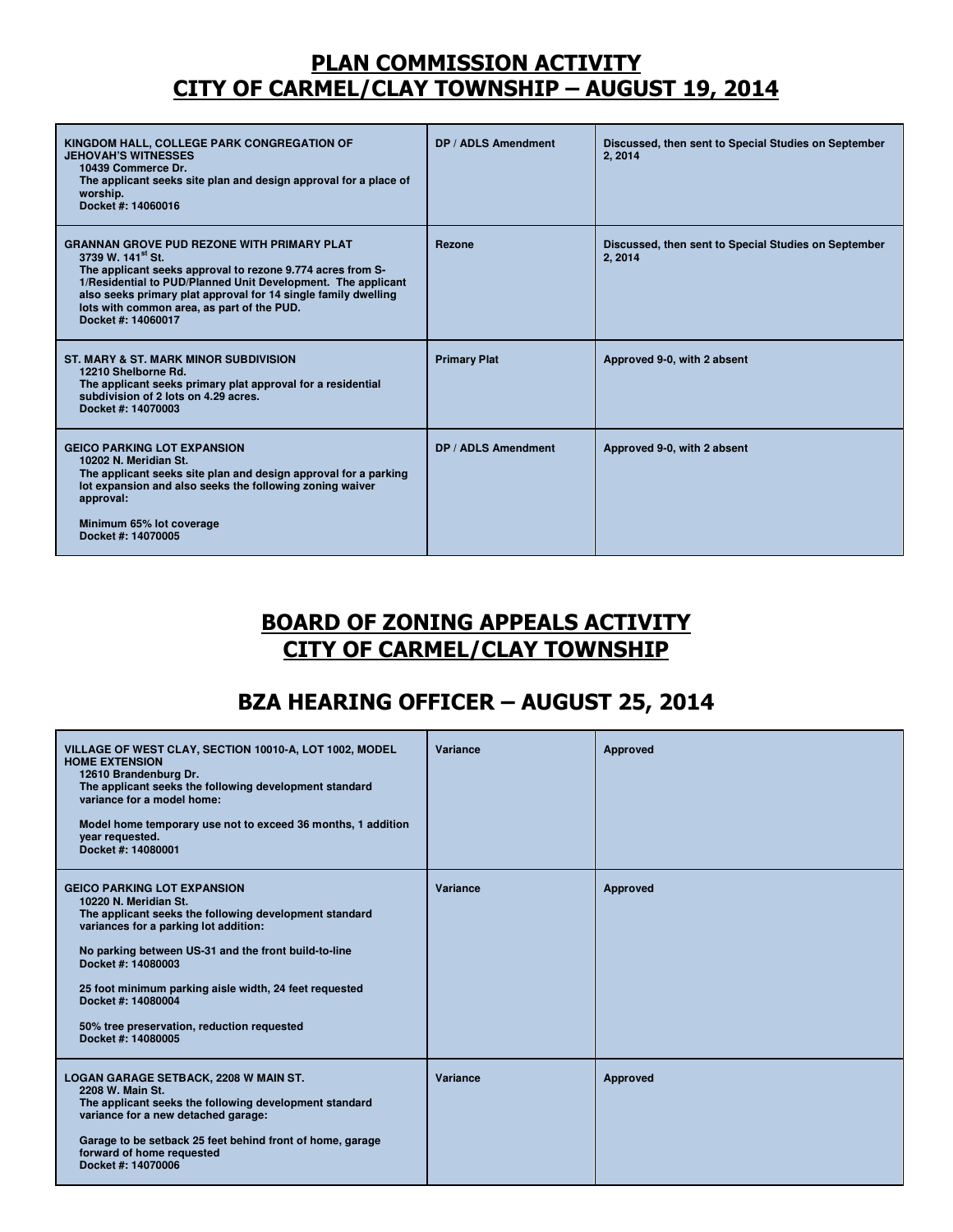| MCATEER GUEST HOUSE, 951 W 116 <sup>TH</sup> ST.<br>951 W. 116 <sup>th</sup> St.<br>The applicant seeks the following development standard<br>variances to build a new guest house:<br>Accessory building to be setback 25 feet behind front of home,<br>guest house forward of home requested<br>Docket #: 14070022<br>Max height 18 feet<br>Docket #: 14070023                                          | Variance                         | Approved                         |
|-----------------------------------------------------------------------------------------------------------------------------------------------------------------------------------------------------------------------------------------------------------------------------------------------------------------------------------------------------------------------------------------------------------|----------------------------------|----------------------------------|
| 2 LOT SUBDIVISION @ 1800 W 106 $^{\text{th}}$ ST.<br>1800 W. 106 <sup>th</sup> St.<br>The applicant seeks the following development standard<br>variances for a 2 lot subdivision:<br>Max density 1 lot/acre, 1.36 lots/acre requested<br>Docket #: 14070024<br>40 foot minimum front yard setback, 15 feet requested<br>Docket #: 14070025<br>15 foot bufferyard, 5 foot requested<br>Docket #: 14070026 | Variance<br>Variance<br>Variance | Approved<br>Approved<br>Approved |
| 20 foot rear bufferyard, 5 foot requested<br>Docket #: 14070027                                                                                                                                                                                                                                                                                                                                           | Variance                         | Withdrawn                        |

## REGULAR MEETING – AUGUST 25, 2014

| <b>KROGER EXPANSION</b><br>1217 S. Rangeline Rd.<br>The applicant seeks the following development standards<br>variance approvals for a building addition:                                                       |                     |                                                |
|------------------------------------------------------------------------------------------------------------------------------------------------------------------------------------------------------------------|---------------------|------------------------------------------------|
| 40,000 sq. ft. max building footprint, 78,406 sq. ft. requested<br>Docket #: 14070017                                                                                                                            | Variance            | Discussed then continued to September 22, 2014 |
| Minimum 392 parking spaces, 282 requested<br>Docket #: 14070018                                                                                                                                                  | Variance            | Discussed then continued to September 22, 2014 |
| 50% tree preservation, 44% requested<br>Docket #: 14070019                                                                                                                                                       | Variance            | Discussed then continued to September 22, 2014 |
| <b>Number of signs</b><br>Docket #: 14070020                                                                                                                                                                     | Variance            | Discussed then continued to September 22, 2014 |
| Maximum sign area<br>Docket #: 14070021                                                                                                                                                                          | Variance            | Withdrawn                                      |
| <b>ST. VINCENT HEART CENTER HELIPAD</b><br>10202 N. Meridian St.<br>The applicant seeks the following use variance and development<br>standards variance approvals for a private helicopter landing<br>facility: |                     |                                                |
| <b>Permitted uses</b><br>Docket #: 14070012                                                                                                                                                                      | <b>Use Variance</b> | Tabled to September 22, 2014                   |
| Minimum tract size 5 acres, 1.33 acres proposed<br>Docket #: 14070013                                                                                                                                            | Variance            | Tabled to September 22, 2014                   |
| Perimeter bufferyards, 0 provided<br>Docket #: 14070014                                                                                                                                                          | Variance            | Tabled to September 22, 2014                   |
| US-31 landscape requirements, no plantings in the Greenbelt<br>proposed<br>Docket #: 14070015                                                                                                                    | Variance            | Tabled to September 22, 2014                   |
| Tree preservation, no tree preservation proposed<br>Docket #: 14070016                                                                                                                                           | Variance            | Tabled to September 22, 2014                   |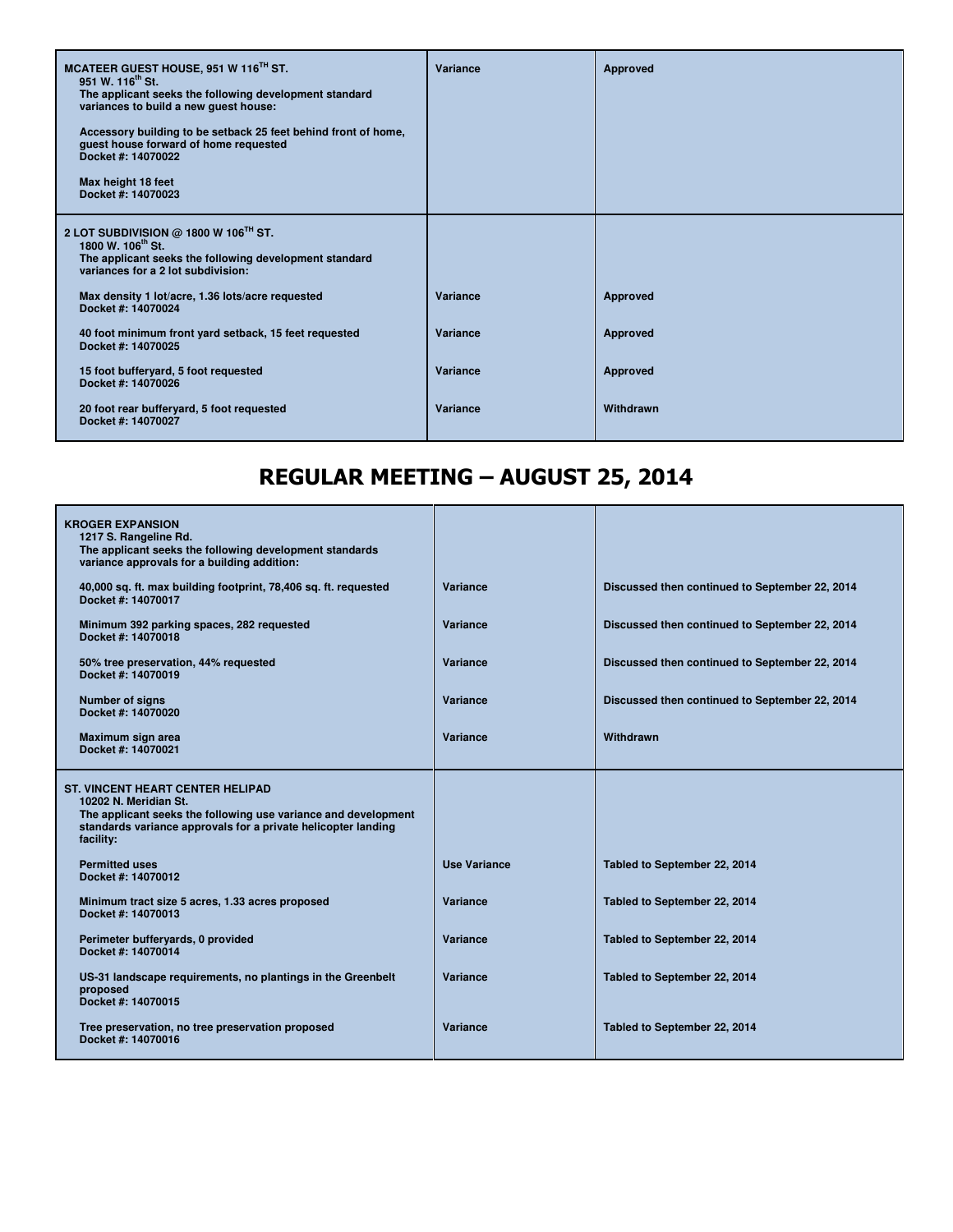# **City of Carmel Monthly Permits Issued Page 1**

| Issue<br>Date | Status          | Permit<br>Lot<br>NO.       | Subdiv Name                         | <b>Property Address</b>        | Permit Type Description                    | Estimated<br>Cost of<br>onstructio | Sq Ft          | <b>Contractor Name</b>                   | <b>Contractor Address</b>          | Cont.City           | Stat      | Cont.<br>Zip | Cont.Phone           | Propety Owner (as listed<br>per applicant)       | Owner Adrs                     | Owner City          | Owner<br>State | Owner<br>Zip |
|---------------|-----------------|----------------------------|-------------------------------------|--------------------------------|--------------------------------------------|------------------------------------|----------------|------------------------------------------|------------------------------------|---------------------|-----------|--------------|----------------------|--------------------------------------------------|--------------------------------|---------------------|----------------|--------------|
| 08/01/14      |                 | 4050166<br><b>ISPT</b>     | <b>WARREN &amp; PHELPS ADDITION</b> | 7 W MAIN ST                    | COMMERCIAL REMODEL                         | \$15,000                           | 1.000          | <b>BURTON, SCOTT</b>                     | 22400 CAMMACK RD                   | NOBLESVILLE         |           | 16062        | 317) 847-7631        | <b>BURTON, SCOTT</b>                             | 22400 CAMMACK RD               | NOBLESVILLE         |                | 46062        |
|               |                 | 4060124                    |                                     | 4454 COMMUNITY DF              | COMMERCIAL NEW STRUCTURE                   | \$1,917,000                        | 14,680         | ALDERSON COMMERCIAL GROUP                | 1530 AMERICAN WAY #210             | <b>GREENWOOD</b>    |           | 46143        | (317) 889-3800       | CITY OF CARMEL                                   | <b>CIVIC SQUARE</b>            | CARMEL              |                | 46032        |
|               |                 | 4070103                    |                                     | 2525 W 141 ST - CELL TOWER     | COMMERCIAL CELL TOWER                      | \$10,000                           | 100            | SPRINT C/O HALEY LAW FIRM                | 10059 BERGIN RD                    | HOWELL              |           | 48843        | (317) 518-8623       | SPRINT                                           | 6580 SPRINT PARKWAY            | OVERLAND<br>PARK    |                | 66251        |
|               |                 | 4070148<br>28A             | COOL CREEK NORTH                    | 413 SPRUCE DR                  | RESIDENTIAL REMODEL                        | \$30,000                           | 180            | STEKETEE CONSTRUCTION COR                | 26255 DUNBAR RD.                   | SHERIDAN            |           | 46069        | (317) 758-5530       | <b>AUSTGEN, RICK &amp; LORI</b>                  | 1413 SPRUCE DR                 | CARMEL              |                | 46032        |
|               |                 | 4070152                    | CARMELWOOD                          | 20 AUDUBON DF                  | RESIDENTIAL SWIMMING POOL                  | \$40,000                           | 1,056          | <b>ROPIC POOLS INC</b>                   | 4190 N STATE RD 19                 | <b>SHARPSVILLE</b>  |           | 6068         | 765) 963-5943        | <b>IEMBA, PAUL &amp; MARY</b>                    | 120 AUDUBON DF                 | CARMEL              |                | 46032        |
|               |                 | 4080002                    | <b>GRADLE INDUSTRIAL PARK</b>       | 352 GRADLE DR                  | ELECTRICAL PERMIT/INSPECTION               | \$0                                | $\Omega$       | <b>DEEM LLC</b>                          | 3152 N SHADELAND AVE               | <b>INDIANAPOLIS</b> |           | 46226        | (317) 860-2990       | BRIGHT HOUSE NETWORKS LLC                        | P.O. BOX 4739                  | SYRACUSE            |                | 13221        |
|               |                 | 4080006                    | CARMEL VILLAGE                      | 537 MELARK DR                  | ELECTRICAL PERMIT/INSPECTION               | \$0                                | $\Omega$       | <b>HORNTON, NATHAN</b>                   | 3112 BRYAN ST                      | KOKOMO              |           | 6902         | 765) 860-9162        | PONTIUS, JAMES & GERALDINE                       | 37 MELARK DR                   | CARMEL              |                | 46032        |
|               |                 | 4080007                    | <b>BROOKSHIRE</b>                   | 2421 BROOKSHIRE PKWY           | ELECTRICAL PERMIT/INSPECTION               | \$0                                |                | HUFF ELECTRIC                            | 463 E STOP 18 RD                   | GREENWOOD           |           | 46142        | 317) 881-0067        | PARKER, TODD                                     | 2421 BROOKSHIRE PKWY           | CARMEL              |                | 46033        |
|               |                 | 4080010                    | <b>BRIAR CREEK</b>                  | 0574 E LAKESHORE DR            | ELECTRICAL PERMIT/INSPECTION               | \$0                                | $\Omega$       | <b>RENT ELECTRIC</b>                     | 2551 COMMERCIAL DR                 | PI AINFIFI D        |           | 46168        | (317) 839-3996       | <b>BUGDEN, WAYNE &amp; NIKKI</b>                 | 10574 LAKESHORE DR B           | CARMEL              |                | 46033        |
| 08/04/14      |                 | 4070119                    | <b>CLAY SPRINGS</b>                 | 2361 HYACINTH WAY              | RESIDENTIAL REMODEL                        | \$30,000                           | 300            | GUYCO                                    | 150 VISTA PARK WAY                 | AVON                | IN        | 46123        | (317) 272-2236       | NOLAN, SCOTT & JENNIFER                          | 12361 HYACINTH WAY             | CARMEL              |                | 46032        |
|               |                 | 4070164                    | RIDGE AT HAYDEN RUN. THE            | 3752 OLIVER LN                 | RESIDENTIAI REMODEI                        | \$25,000                           | 1,506          | FRODGE, JEREMY                           | 14553 CHELSEA CT                   | CARMEL              | IN        | <b>6033</b>  |                      | BEEM, JEFF                                       | 13752 OLIVER LN                | CARMEL              |                | 46074        |
|               |                 | 4070185                    |                                     | 4580 RIVER RD                  | <b>FEMPORARY USE CONSTRUCTION FACILITY</b> | \$0                                | $\Omega$       | <b>ILLIATTE GENERAL</b><br>ONTRACTORS    | 2515 BLOYD AVE                     | <b>INDIANAPOLIS</b> | IN        |              | 46218 (317) 638-3355 | KLC REALTY LLC                                   | <b>3825 SOUTH EAST ST</b>      | <b>INDIANAPOLIS</b> | IN             | 46277        |
|               |                 | 408001                     |                                     | 0575 HAZELDELL PARKWAY         | ELECTRICAL PERMIT/INSPECTION               | \$0                                | $\Omega$       | CARMEL UTILITIES WATER                   | ATTN: BRIAN TOLAN                  | WESTFIELD           |           | 46074        | (317) 733-2855       | CARMEL WATER UTILITIES                           |                                |                     |                |              |
| 08/05/14      |                 | 4070159<br>1003            | <b>ILLAGE OF WESTCLAY</b>           | 2622 BRADENBURG DR             | RESIDENTIAL SINGLE FAMILY DWELLING         | \$386,000                          | 5,483          | PULTE HOMES OF INDIANA                   | 11590 N MERIDIAN ST #530           | CARMEL              |           | 46032        | (317) 575-2350       | PULTE HOMES OF INDIANA LLC                       | 1590 MERIDIAN ST N STE 530     | CARMEI              |                | 46032        |
|               |                 | 4070161                    | OVERLOOK AT THE LEGACY              | 4105 TRUEBLOOD LN              | RESIDENTIAL SINGLE FAMILY DWELLING         | \$363,000                          | 4.690          | WEDGEWOOD BUILDING CO., LI               | 32 1ST ST NE                       | CARMEL              |           | 46032        |                      | <b>NEDGEWOOD</b>                                 | 32 1ST AVE NE                  | CARMEL              |                | 46032        |
|               |                 | 4070167                    | <b>JUSTUS BUSINESS PARK</b>         | 389 PRO MED LANE               | TEMPORARY USE CONSTRUCTION FACILIT         | \$0                                | $\Omega$       | <b>JUSTUS HOME BUILDERS</b>              | 1398 N SHADELAND AVE               | <b>INDIANAPOLIS</b> |           | 46219        | (317) 353-8311       | <b>JUSTUS HOME BUILDERS INC</b>                  | 398 SHADELAND AVE I            | <b>INDIANAPOLIS</b> |                | 46219        |
| 08/06/14      |                 | <b>UNIT 601</b><br>4080019 | CARMEL CITY CENTER CONDOMINIUM      | 1 W CITY CENTER DR             | <b>WALL SIGN PERMANENT</b>                 | \$0                                | 22             | COOL PLANET AWNING                       | 340 S. MITTHOEFFER RD              | NDIANAPOLIS         |           | 16229        | (317) 927-9000       | CARMEL CITY CENTER LLC                           | 70 THIRD AVE SW                | CARMEL              |                | 46032        |
| 08/07/14      |                 | 4070033                    | <b>WESTWOOD ESTATES</b>             | 142 RENEGADE CT                | RESIDENTIAL PORCH ADDITION                 | \$15,000                           | 208            | <b>NDY DECK &amp; PORCH CO</b>           | PO BOX 5050                        | INDIANAPOLIS        |           | 46250        | (317) 826-1956       | BYERLY, JERRY & ANNE                             | 2142 RENEGADE COURT            | CARMEL              |                | 46032        |
|               |                 | 4070095                    | SPRINGMILL STREAMS                  | 95 DORSET BLVD                 | RESIDENTIAL SWIMMING POO                   | \$71,820                           | 1,000          | BLUE HAVEN POOLS OF INDIANA              | 795 WEST 375 SOUTH                 | <b>FBANON</b>       |           | 6052         | (317) 209-1400       | <b>JONTES, DAVID</b>                             | 595 DORSET BLVD                | CARMEL              |                | 46032        |
|               |                 | 4070155                    |                                     | 1911 N MERIDIAN ST             | COMMERCIAL REMODEL                         | \$137,444                          | 1,720          | REI CONSTRUCTION LLC                     | 1016 3RD AVE SW #200               | CARMEL              |           | 46032        | 317) 573-6281        | <b>JERIDIAN MILE ASSOCIATES</b>                  | 1711 PENNSYLVANIA ST N         | CARMEL              |                | 46032        |
|               |                 | 4070187                    | <b>BELLEWOOD</b>                    | 3256 MINK LN                   | RESIDENTIAL SINGLE FAMILY DWELLING         | \$450,000                          | 7.322          | CLASSIC HOMES                            | 7378 BUSINESS CENTER DR            | <b>VON</b>          |           | 46123        | (317) 272-6671       | LASSIC HOMES INC                                 | 3568 CORSHAM CIRCLE            | CARMEL              |                | 46032        |
|               |                 | 4080005                    | JOHNSON ADDITION                    | 525 W MAIN ST                  | RESIDENTIAL REMODEL                        | \$89,000                           | 1,100          | DUNVILLE & ASSOCIATES                    | 9801 FALL CREEK RD #319            | <b>VDIANAPOLIS</b>  |           | 46256        | (317) 826-9666       | I W LAND MANAGEMENT LLC                          | 120 SYLVAN LANE                | CARMEL              |                | 46032        |
| 08/08/14      |                 | 4040234                    |                                     | 233 SW SECOND AVE              | COMMERCIAL ADDITION                        | \$100,000                          | 1,200          | ATC ELECTRIC, INC.                       | 4722 ROXBURY DR                    | <b>PITTSBORO</b>    |           | 46167        | (317) 892-2400       | BREMNER, JAMES                                   | 233 SECOND AVE SW              | CARMEL              |                | 46032        |
|               |                 | 4080041                    |                                     | WORK DONE IN CLIENTS           | MASSAGE THERAPIST PERMIT                   | \$0                                | $\Omega$       | <b>/AN HOOK, ANGELA</b>                  | 235 NW KAUFFMAN                    | ATLANTA             |           |              |                      | <b>SELF OWNED BUSINESSS</b>                      | WORK DONE IN CLIENTS HOMES     | CARMEL              |                | 46032        |
| 08/11/14      |                 | 4070114                    |                                     | 2525 W 141 ST                  | COMMERCIAL CELL TOWEF                      | \$20,000                           | 2,674          | <b>SRU ELECTRIC</b>                      | 220 GRACELAND AVE                  | <b>DES PLAINES</b>  |           | 31008        | (847) 502-1579       | MERICAN TOWER CORPORATIO                         | 0700 W HIGGINS RD              | <b>ROSEMONT</b>     |                | 60018        |
|               |                 | 4080047                    | <b><i>NOOD ACRE WEST</i></b>        | 4 ROGERS RD                    | ELECTRICAL PERMIT/INSPECTION               | \$0                                | $\Omega$       | ASHPAUGH ELECTRIC, INC                   | 17902 N US 31, STE 5               | WESTFIELD           |           | 46074        | (317) 896-2605       | <b>GLICK, RAMONA</b>                             | 4 ROGERS RD                    | CARMEL              |                | 46032        |
| 08/12/14      |                 | 4070154                    |                                     | 4300 CLAY TERRACE BLVD. #235   | COMMERCIAL REMODEL                         | \$75,000                           | 1.880          | AUTH CONSTRUCTION, LLC                   | 11 CONGRESSIONAL BLVD              | CARMEL              |           | 46032        | 317) 848-6500        | CLAY TERRACE PARTNERS, LLC                       | 225 W WASHINGTON ST 8TH FLOOR  | <b>INDIANAPOLIS</b> |                | 46204        |
|               |                 | 4080014<br>106             | <b>CROOKED STICK ESTATES</b>        | 503 PRESTON TR                 | RESIDENTIAL ADDITION-ROOM(S)               | \$46,000                           | 286            | <b>JAMILTON HOMES</b>                    | 8501 BASH ST STE 1100              | CARMEL              |           | 16250        |                      | Robins. Jul If                                   | 503 PRESTON TRAI               | CARMEL              |                | 46032        |
|               |                 | 4080029<br>143             | <b>FOSTER ESTATES</b>               | 4248 STACEY ST                 | RESIDENTIAL PORCH ADDITION                 | \$40,000                           | 320            | <b>TEVENS CONSTRUCTION CO. II</b>        | 14248 STACEY ST                    | CARMEL              |           | 16033        | (317) 776-8740       | WAGNER, TED & WENDY                              | 4248 STACEY ST                 | CARMEL              |                | 46033        |
|               |                 | 4080032                    | SADDLEBROOK AT SHELBORNE            | 3260 HOMESTRETCH DR            | RESIDENTIAL DECK ADDITION                  | \$7,000                            | 228            | GREEN IMAGE LANDSCAPE &<br><b>JESIGN</b> | 5140 EAST 65TH ST                  | <b>INDIANAPOLIS</b> |           | 46220        |                      | <b>/UAN, KRISTY</b>                              | 3260 HOMESTRETCH DR            | CARMEL              |                | 46032        |
|               |                 | <b>BLK H</b><br>4080037    | <b>BAYHILL AT WATERSTONE</b>        | 2046 PEBBLEPOINTE PASS         | <b><i>TEMPORARY USE SPECIAL EVENT</i></b>  | \$0                                | $\overline{0}$ | <b>WATERSTONE HOA</b>                    | 11711 COLLEGE AVE N STE 100 CARMEL |                     |           | 46032        |                      | <b>WATERSTONE HOA</b>                            | 11711 COLLEGE AVE N STE 100    | CARMEL              |                | 46032        |
|               |                 | 408005                     |                                     | 2473 RIVER RD                  | ELECTRICAL PERMIT/INSPECTION               | \$0                                | $\Omega$       | <b>NDY VOLTAGE ELECTRIC</b>              | 33393 S COUNTY RD 101E             | CLAYTON             |           | 46118        |                      | <b>MOFFITT ACRES LLC</b>                         | 12473 RIVER RD                 | CARMEL              |                | 46033        |
| 08/13/14      |                 | 4070173                    | <b>HADLEY GROVE</b>                 | 2693 HADLEY GROVE SOUTH DF     | RESIDENTIAL SINGLE FAMILY DWELLING         | \$318,000                          | 5,084          | M/I HOMES                                | 8500 KEYSTONE CROSSING             | <b>INDIANAPOLIS</b> |           | 46240        | (317) 255-9900       | <b>M/I HOMES</b>                                 | 8500 KEYSTONE CROSSING STE 590 | <b>INDIANAPOLIS</b> |                | 46240        |
|               |                 | 4080009<br>124             | <b>AVIAN GLEN</b>                   | 4126 N WARBLER WAY             | RESIDENTIAL REMODEI                        | \$6,000                            | 234            | <b>CORNETTE, JASON</b>                   | 1050 E 106TH ST                    | <b>ARMEI</b>        |           | 46280        |                      | <b>JULLENS, RYAN &amp; NANCY</b>                 | 14126 WARBLER WAY I            | CARMEL              |                | 46033        |
|               |                 | 4080021                    | SHELBOURNE ESTATES                  | 2979 THURMOND WAY              | RESIDENTIAL SWIMMING POOI                  | \$90,000                           | 1,500          | <b>NDY CUSTOM POOLS</b>                  | 4219 W. 96TH ST.                   | <b>INDIANAPOLIS</b> |           | 46268        |                      | QUIGLEY, MATTHEW & SHERYL                        | 12979 THURMOND WAY             | CARMEL              |                | 46074        |
|               |                 | 4080030                    | THE SANCTUARY AT 116TH STREET       | <b>1525 GOLDEN EAGLE CT</b>    | RESIDENTIAL SINGLE FAMILY DWELLING         | \$320,000                          | 5,315          | RYAN HOMES INC                           | 3685 PRIORITY WAY S DF             | <b>INDIANAPOLIS</b> |           | 46240        |                      | <b>RYAN HOMES INC</b>                            | 3685 PRIORITY WAY S DR         | <b>INDIANAPOLIS</b> |                | 46240        |
|               |                 | 4080040                    | <b>WINTERWOOD</b>                   | 0682 WINTERWOOD DR             | RESIDENTIAL SWIMMING POO                   | \$85,000                           | 2.046          | BURKE POOL COMPANY                       | 5204 W 84TH STREET                 | <b>INDIANAPOLIS</b> |           | 46268        | (317) 872-5308       | PIKE, SCOTT & KRISTIN                            | 10682 WINTERWOOD DRIVE         | CARMEL              |                | 46032        |
| 08/14/14      |                 | 4070174                    |                                     | 201 W 103 ST - AT&T CELL TOWER | COMMERCIAL CELL TOWEF                      | \$20,000                           | 288            | <b>IT&amp;T MOBILITY</b>                 | 900 96TH ST. E #500                | NDIANAPOLIS         |           | 16240        | (317) 491-0561       | <b>GPI @ MERIDIAN TOWER, LLC.</b>                | 3815 RIVER CROSSING PKWY #350  | <b>INDIANAPOLIS</b> |                | 46240        |
|               |                 | 4080034                    | WEST CARMEL CENTER                  | 0485 N MICHIGAN RD             | WALL SIGN PERMANENT                        | \$0                                | 40             | <b><i>A SIGN BY DESIGN</i></b>           | 5008 W 96TH STREET                 | <b>INDIANAPOLIS</b> |           | 46268        | (317) 733-9333       | PR BLOCK C, LLC                                  | 8463 CASTLEWOOD DF             | <b>INDIANAPOLIS</b> |                | 46250        |
|               |                 | 4080038                    | <b>FOSTER ESTATES</b>               | 131 MARALICE DR                | <b><i>FEMPORARY USE SPECIAL EVENT</i></b>  | \$0                                |                | <b>CLASSIC RENTAL</b>                    | 1333 E 86TH ST                     | <b>INDIANAPOLIS</b> |           | 16240        | 317) 253-0586        | <b>OSTER ESTATES HOA</b>                         | 3131 MARALICE DR               | CARMEL              |                | 46280        |
|               |                 | 4080045                    | <b>WEST CARMEL CENTER</b>           | 0485 N MICHIGAN RD             | <b>GROUND SIGN PERMANEN</b>                | \$0                                | 10             | SIGN BY DESIGN                           | P.O. BOX 69                        | ZIONSVILLE          |           | 16077        | (317) 876-7900       | PR BLOCK C, LLC                                  | 3463 CASTLEWOOD DI             | <b>INDIANAPOLIS</b> |                | 46250        |
|               |                 | 4080050                    | <b>NEWARK</b>                       | 30 SHOSHONE DR                 | RESIDENTIAL SINGLE FAMILY DWELLING         | \$300,000                          | 7.653          | AMBRIDGE CONSTRUCTION CO                 | 11343 N GRAY RD                    | CARMEL              |           | 16033        | (317) 843-0344       | STECKLEY, JAMES F                                | 15022 CORRAL CT                | CARMEL              |                | 46032        |
| 08/15/14      |                 | 4050160                    |                                     | 9625 N MERIDIAN ST             | COMMERCIAL NEW STRUCTURE                   | \$22,119,000                       | 184,307        | DRURY DEVELOPMENT<br>ORPORATION          | 721 EMERSON RD #200                | ST LOUIS            | <b>MO</b> | 63141        | (317) 423-6698       | DRURY DEVELOPMENT CORPORATIC 721 EMERSON RD #200 |                                | <b>ST LOUIS</b>     | <b>MO</b>      | 63141        |
|               | \$46,774,080.00 |                            |                                     |                                | Total Sq.Ft.:                              | 468,336                            |                |                                          |                                    |                     |           |              |                      |                                                  |                                |                     |                |              |

Status(Stat Column) codes mean: O=Open/incomplete; C=Closed/completed (includes completed permits where C/O's are not issued-like demolition or separate electrical permits);<br>E=Expired-project may or may not have been compl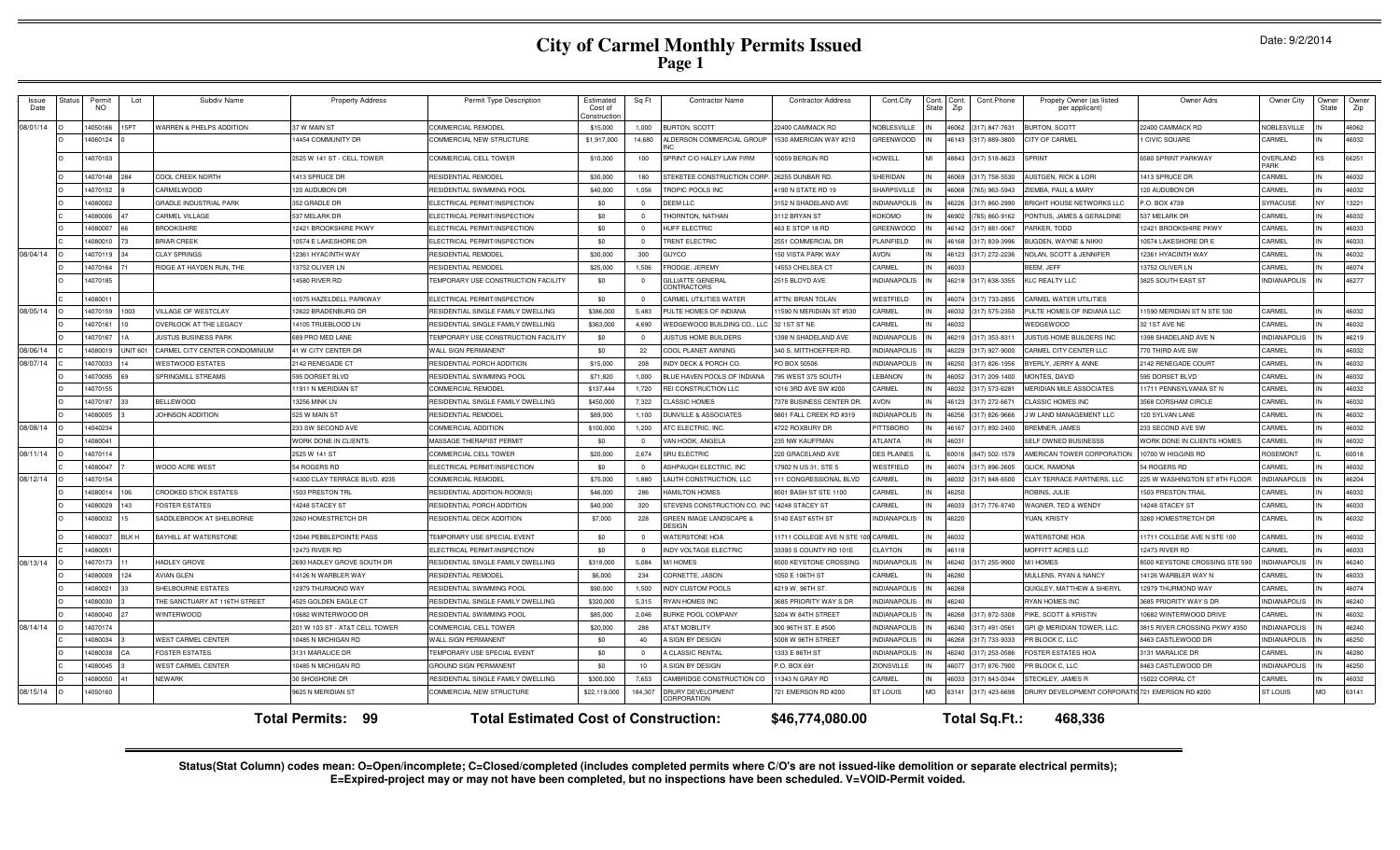# **City of Carmel Monthly Permits Issued Page 2**

| Issue<br>Date                                                                                   |  | Permi<br>NO. | Lot | Subdiv Name                         | Property Address                           | Permit Type Description            | Estimated<br>Cost of<br>onstructio | Sq Ft                   | <b>Contractor Name</b>            | <b>Contractor Address</b>          | Cont.City           | State | Cont.<br>Cont.Phone<br>Zip | Propety Owner (as listed<br>per applicant) | Owner Adrs                                                 | Owner City                   | Owner<br>State | Owner<br>Zip |
|-------------------------------------------------------------------------------------------------|--|--------------|-----|-------------------------------------|--------------------------------------------|------------------------------------|------------------------------------|-------------------------|-----------------------------------|------------------------------------|---------------------|-------|----------------------------|--------------------------------------------|------------------------------------------------------------|------------------------------|----------------|--------------|
| 08/15/14                                                                                        |  | 14070156     |     |                                     | 2006 E 116TH ST - INTERIOR FINISHES        | COMMERCIAL TENANT FINISH           | \$4,000,000                        | 39,093                  | FLIX ENTERTAINMENT LLC            | 2000 SOUTH IH-35                   | ROUND ROCK          |       | (512) 238-0938<br>78681    |                                            | RAMCO GERSHENSON PROPERTIES 31500 NORTHWESTERN HWY STE 300 | <b>FARMINGTON</b><br>411 I   |                | 48334        |
|                                                                                                 |  | 14080031     | 102 | <b>HEATHER KNOLI</b>                | 4521 CAMDEN LN                             | RESIDENTIAL REMODEL                | \$21,000                           | 836                     | <b>ABBOSH, FRED</b>               | 5006 OAK ROAD                      | ARMEL               |       | 46033                      | JAY, DAVE                                  | 4521 CAMDEN LANE                                           | CARMEL                       |                | 46032        |
|                                                                                                 |  | 14080049     |     |                                     | 0333 N MERIDIAN ST #170                    | COMMERCIAL TENANT FINISH           | \$81,200                           | 2.221                   | CAPITOL CONSTRUCTION              | 1051 VILLAGE SQUARE LANE           | <b>ISHERS</b>       |       | 46038                      | <b>MERIDIAN PLAZA PROPERTY LLC</b>         | 1611 N MERIDIAN ST #120                                    | CARMEL                       |                | 46032        |
|                                                                                                 |  | 1408009      |     |                                     | <b>IF CORNER OF SPRINGMILL AND 103RD 9</b> | FLECTRICAL PERMIT/INSPECTION       | \$0                                | $\Omega$                | <b>IORPHEY CONSTRUCTION, INC.</b> | 499 N SHERMAN DR                   | <b>NDIANAPOLIS</b>  |       | (317) 356-9250<br>46201    | CARMEL STREET DEP                          | 400 W 131ST ST                                             | <b>NESTFIELD</b>             |                | 46074        |
| 08/18/14                                                                                        |  | 14070028     |     |                                     | <b>250 CITY CENTER DR</b>                  | COMMERCIAL NEW STRUCTURI           | \$2,000,000                        | 16.383                  | <b>MEYER &amp; NAJEM INC</b>      | 3099 PARKSIDE DF                   | <b>ISHERS</b>       |       | (317) 577-0007<br>46038    | <b><i>NILLINGHAM, TOM</i></b>              | 0930 DEERFIELD RD                                          | <b>CINCINNATI</b>            |                | 45242        |
|                                                                                                 |  | 14070176     |     |                                     | 1239 TEMPLE DR                             | RESIDENTIAL SINGLE FAMILY DWELLING | \$363,000                          | 3,185                   | CONST CONCEPTS BY WAYNE<br>LIGER  | 87 N 200E                          | <b>JANVILLE</b>     |       | 46122<br>(317) 590-6695    | C.OF JC OF LATTER DAY SAINTS               | 0 EAST NORTH TEMPLE                                        | SALT LAKE CITY               |                | 84150        |
|                                                                                                 |  | 14080027     |     | <b>WINDSOR GROVE</b>                | 0526 IRON HORSE LANE                       | RESIDENTIAL SWIMMING POOL          | \$65,000                           | 2,300                   | FERRY POOL CO, INC                | 0350 N MICHIGAN RD                 | CARMEL              |       | (317) 872-2502<br>46032    | SAW DEVELOPMENT                            | PO BOX 649                                                 | CARMEL                       | IN             | 46082        |
|                                                                                                 |  | 14080052     |     |                                     | <b>838 PARK TRAIL DR S</b>                 | RESIDENTIAL REMODEL                | \$50,000                           | 2.700                   | <b>NTEGRA BUILDERS</b>            | 1505 GRASSY COURT UNIT 103         | <b>FISHERS</b>      |       | (317) 577-0300<br>46037    | MIG GUILFORD RESERVE LLC                   | 1505 GRASSY CT #103                                        | <b>FISHERS</b>               | IN             | 46037        |
|                                                                                                 |  | 14080053     |     |                                     | <b>832 PARK TRAIL DR S</b>                 | RESIDENTIAL REMODEL                | \$50,000                           | 2,700                   | NTEGRA BUILDERS                   | 1505 GRASSY COURT UNIT 101 FISHERS |                     |       | (317) 577-0300<br>46037    | MIG GUILFORD RESERVE LLC                   | 1505 GRASSY CT #103                                        | <b>FISHERS</b>               | IN             | 46037        |
|                                                                                                 |  | 14080058     |     | <b>BAYHILL AT WATERSTONE</b>        | 2240 PEBBLEPOINTE PASS                     | RESIDENTIAL ACCESSORY STRUCTURE    | \$60,000                           | 352                     | DISCOVERY CUSTOM BUILDERS         | 5140 E 161ST ST                    | <b>NOBLESVILLE</b>  |       | (317) 846-2497<br>46060    | WOLFORD, ALLAN                             | 12240 PEBBLE POINTE PASS                                   | CARMEL                       |                | 46033        |
| 08/19/14                                                                                        |  | 14080054     |     |                                     | 4400 WESTON POINTE DR #160                 | TEMPORARY USE SPECIAL EVENT        | \$0                                | $\overline{\mathbf{0}}$ | <b>CLASSIC RENTAL</b>             | 1333 E 86TH ST                     | <b>NDIANAPOLIS</b>  |       | (317) 253-0586<br>46240    | SENA REALTY WP LLC                         | 5168 BROUO LN                                              | NAPLES                       |                | 34110        |
| 08/20/14                                                                                        |  | 14070104     |     |                                     | 452 E CARMEL DF                            | COMMERCIAL TENANT FINISH           | \$175,000                          | 2,529                   | REI CONSTRUCTION LLC              | 1016 3RD AVE SW #200               | CARMEL              |       | 46032<br>(317) 573-6281    | <b>BUCKINGHAM COMPANIES</b>                | 941 N MERIDIAN ST                                          | <b>INDIANAPOLIS</b>          |                | 46204        |
|                                                                                                 |  | 14070157     |     |                                     | 1660 N COLLEGE AVE                         | COMMERCIAL ADDITION & REMODEL      | \$5,950,000                        | 27,178                  | <b>BRANDT CONSTRUCTION</b>        | 330 E ST JOSEPH ST                 | <b>NDIANPOLIS</b>   |       | (317) 638-3300<br>46202    | <b>IMPA</b>                                | 1610 N COLLEGE AVE                                         | CARMEL                       |                | 46032        |
|                                                                                                 |  | 14070178     |     | <b>HADLEY GROVE</b>                 | 2627 HADLEY GROVE NORTH DR                 | RESIDENTIAL SINGLE FAMILY DWELLING | \$249,655                          | 2,760                   | M/I HOMES                         | 8500 KEYSTONE CROSSING             | <b>NDIANAPOLIS</b>  |       | (317) 255-9900<br>46240    | M/I HOMES                                  | 8500 KEYSTONE CROSSING STE 590                             | <b>INDIANAPOLIS</b>          |                | 46240        |
|                                                                                                 |  | 14070180     |     | HADI FY GROVE                       | 2615 HADLEY GROVE NORTH DR                 | RESIDENTIAL SINGLE FAMILY DWELLING | \$274,000                          | 2,780                   | M/I HOMES                         | 8500 KEYSTONE CROSSING             | <b>NDIANAPOLIS</b>  |       | (317) 255-9900<br>46240    | M/I HOMES                                  | 8500 KEYSTONE CROSSING STE 590                             | <b>INDIANAPOLIS</b>          |                | 46240        |
|                                                                                                 |  | 14070182     |     | <b>HADLEY GROVE</b>                 | <b>2628 HADLEY GROVE NORTH DR</b>          | RESIDENTIAL SINGLE FAMILY DWELLING | \$266,000                          | 2,274                   | M/I HOMES                         | 8500 KEYSTONE CROSSING             | <b>NDIANAPOLIS</b>  |       | (317) 255-9900<br>46240    | <b>M/I HOMES</b>                           | 8500 KEYSTONE CROSSING STE 590                             | <b>INDIANAPOLIS</b>          |                | 46240        |
|                                                                                                 |  | 14080024     |     | WESTMONT                            | 3813 DANUBE DR                             | RESIDENTIAL SINGLE FAMILY DWELLING | \$206,000                          | 6,198                   | <b>RYLAND HOMES</b>               | 9025 N RIVER RD #100               | <b>NDIANAPOLIS</b>  |       | 46240<br>(317) 846-4200    | RYLAND HOMES                               | 9025 N RIVER RD #100                                       | <b>INDIANAPOLIS</b>          |                | 46240        |
|                                                                                                 |  | 14080026     |     | THE MEADOWS AT THE LEGACY           | 4045 KNIGHTSTOWN DR E                      | RESIDENTIAL SINGLE FAMILY DWELLING | \$240,000                          | 4.226                   | <b>RYLAND HOMES</b>               | 9025 N RIVER RD #100               | <b>NDIANAPOLIS</b>  |       | (317) 846-4200<br>46240    | <b>RYLAND HOMES</b>                        | 9025 N RIVER RD #100                                       | <b>INDIANAPOLIS</b>          |                | 46240        |
|                                                                                                 |  | 14080055     |     | C W WIEDLER'S                       | 620 2ND AVE NE                             | RESIDENTIAL SINGLE FAMILY DWELLING | \$180,000                          | 4,989                   | DAVID WEEKLEY HOMES               | 9310 NORTH MERIDIAN STREE          | <b>INDIANAPOLIS</b> |       | (317) 669-8500<br>46260    | DAVID WEEKLEY HOMES                        | 9310 NORTH MERIDIAN STREET, STE                            | <b>INDIANAPOLIS</b>          |                | 46260        |
|                                                                                                 |  | 14080065     |     | <b>HADLEY GROVE</b>                 | 2593 HADI FY GROVE DR N                    | RESIDENTIAL SINGLE FAMILY DWELLING | \$297,209                          | 3,029                   | M/I HOMES                         | 8500 KEYSTONE CROSSING             | <b>NDIANAPOLIS</b>  |       | 46240<br>(317) 255-9900    | M/I HOMES                                  | 8500 KEYSTONE CROSSING STE 590                             | <b>INDIANAPOLIS</b>          |                | 46240        |
|                                                                                                 |  | 14080079     |     | <b>HADLEY GROVE</b>                 | 3168 REGINA DRIVE                          | RESIDENTIAL SINGLE FAMILY DWELLING | \$316,538                          | 2,910                   | M/I HOMES                         | 8500 KEYSTONE CROSSING             | <b>NDIANAPOLIS</b>  |       | (317) 255-9900<br>46240    | <b>M/I HOMES</b>                           | 8500 KEYSTONE CROSSING STE 590                             | <b>INDIANAPOLIS</b>          |                | 46240        |
|                                                                                                 |  | 14080094     |     |                                     | 2410 HOOVER RD                             | <b>DEMOLITION</b>                  | \$0                                | $\Omega$                | HOOSIER EQUIPMENT SERVICE         | 8149 NETWORK DR                    | PLAINFIELD          |       | 46168<br>(317) 838-8988    | <b>KRULIK, KEVIN</b>                       | 12884 BROAD ST                                             | CARMEL                       |                | 46032        |
|                                                                                                 |  | 14080097     |     | TOWNE OAK ESTATES AT CARMEL         | 2295 STEFFEE DR                            | RESIDENTIAL SINGLE FAMILY DWELLING | \$908,000                          | 10,937                  | <b>SLM HOMES</b>                  | P.O. BOX 4102                      | CARMEL              |       | (317) 846-7709<br>46082    | HENNESSEE, JOHN                            | 12689 TRAM LANE                                            | CARMEL                       |                | 46032        |
|                                                                                                 |  | 14080100     |     | HADLEY GROVE                        | <b>2648 HADLEY GROVE SOUTH DRIVE</b>       | RESIDENTIAL SINGLE FAMILY DWELLING | \$282,323                          | 4,043                   | M/I HOMES                         | <b>8500 KEYSTONE CROSSING</b>      | <b>NDIANAPOLIS</b>  |       | (317) 255-9900<br>46240    | <b>M/I HOMES</b>                           | 8500 KEYSTONE CROSSING STE 590                             | <b>INDIANAPOLIS</b>          |                | 46240        |
|                                                                                                 |  | 14080103     |     | <b>HADLEY GROVE</b>                 | 2679 HADLEY GROVE SOUTH DF                 | RESIDENTIAL SINGLE FAMILY DWELLING | \$318,113                          | 3,769                   | M/I HOMES                         | 8500 KEYSTONE CROSSING             | <b>NDIANAPOLIS</b>  |       | (317) 255-9900<br>46240    | M/I HOMES                                  | 8500 KEYSTONE CROSSING STE 590                             | <b>INDIANAPOLIS</b>          |                | 46240        |
|                                                                                                 |  | 14080111     |     | SPRING FARMS                        | 3121 IRWIN WAY                             | RESIDENTIAL PORCH ADDITION         | \$46,771                           | 304                     | GREAT DAY IMPROVEMENTS            | 9715 KINCAID DR, STE 400           | <b>ISHERS</b>       |       | 46037                      | COHEN, JOSEPH                              | 13121 IRVIN WAY                                            | CARMEL                       |                | 46032        |
| 08/21/14                                                                                        |  | 14070117     |     |                                     | 4477 CLAY TERRACE BLVD                     | COMMERCIAL REMODEL                 | \$25,000                           | 1,500                   | DANIEL CLINE ARCHITECTS           | 12 SOUTH PARKVIEW AVE              | COLUMBUS            |       | (956) 345-6057<br>43209    | <b>AUTH/SIMON PROPERTIES</b>               | 4299 CLAY TERRACE BLVD                                     | CARMEL                       | IN             | 46032        |
|                                                                                                 |  | 14080056     |     | <b>VILLAGE OF WESTCLAY</b>          | 3125 DUMBARTON ST                          | PORCH AND DECK ADDITION            | \$67,000                           | 224                     | <b>KEYMARK CONSTRUCTION INC</b>   | 9731 IROQUOIS CT                   | <b>NDIANAPOLIS</b>  |       | 46256<br>(317) 578-2479    | BOLLA, SRIDHAR & PRASHANTH                 | 3125 DUMBARTON ST                                          | CARMEI                       | IN             | 46032        |
|                                                                                                 |  | 14080061     | 143 | <b>LONGRIDGE ESTATES</b>            | 3969 NINA DR                               | RESIDENTIAL SINGLE FAMILY DWELLING | \$504,000                          | 6,948                   | PULTE HOMES OF INDIANA            | 1590 N MERIDIAN ST #530            | CARMEL              |       | (317) 575-2350<br>46032    | PULTE HOMES                                | 1690 N MERIDIAN ST #530                                    | CARMEL                       | IN             | 46032        |
| 08/22/14                                                                                        |  | 13100082     |     |                                     | 2811 N MERIDIAN ST                         | GROUND SIGN PERMANENT              | \$0                                | 13                      | UNITED SIGN AND AWNING            | 1857 SHELBY STREET                 | <b>NDIANAPOLIS</b>  |       | 46203<br>(317) 784-6120    | THE CAPITAL GROUP COMPANIES                | 6455 IRVINE CENTER DR                                      | <b>IRVINE</b>                | CA             | 92618        |
|                                                                                                 |  | 13100083     |     |                                     | 2811 N MERIDIAN ST                         | <b>GROUND SIGN PERMANENT</b>       | \$0                                | 13                      | JNITED SIGN AND AWNING            | 857 SHELBY STREET                  | <b>NDIANAPOLIS</b>  |       | (317) 784-6120<br>46203    | HE CAPITAL GROUP COMPANIES                 | <b>6455 IRVINE CENTER DR</b>                               | <b>IRVINE</b>                | CA             | 92618        |
|                                                                                                 |  | 13100084     |     |                                     | 2811 N MERIDIAN ST                         | DIRECTORY SIGN PERMANENT           | \$0                                | -5                      | UNITED SIGN AND AWNING            | 1857 SHELBY STREET                 | <b>NDIANAPOLIS</b>  |       | 20264<br>(317) 784-6120    | THE CAPITAL GROUP COMPANIES                | 6455 IRVINE CENTER DR                                      | <b>IRVINE</b>                | CA             | 92618        |
|                                                                                                 |  | 13100085     |     |                                     | 2811 N MERIDIAN ST                         | DIRECTORY SIGN PERMANENT           | \$0                                | - 5                     | UNITED SIGN AND AWNING            | 1857 SHELBY STREET                 | <b>NDIANAPOLIS</b>  |       | (317) 784-6120<br>46203    | THE CAPITAL GROUP COMPANIES                | 6455 IRVINE CENTER DR                                      | <b>IRVINE</b>                | CA.            | 92618        |
|                                                                                                 |  | 13100086     |     |                                     | 2811 N MERIDIAN ST                         | DIRECTORY SIGN PERMANENT           | \$0                                | - 5                     | UNITED SIGN AND AWNING            | 1857 SHELBY STREET                 | <b>NDIANAPOLIS</b>  |       | (317) 784-6120<br>46203    | THE CAPITAL GROUP COMPANIES                | 6455 IRVINE CENTER DF                                      | <b>IRVINE</b>                | CA.            | 92618        |
|                                                                                                 |  | 14070088     |     |                                     | 3202 E 96 ST                               | <b>DEMOLITION</b>                  | \$0                                | $^{\circ}$              | CASEY-BERTRAM CONSTRUCTION        | 5780 E 25TH ST                     | <b>NDIANAPOLIS</b>  |       | 46218 (317) 546-3366       | PENSKE CHEVROI ET                          | <b>2555 TELEGRAPH RD</b>                                   | <b>BLOOMFIELD</b><br>411 I S | MI             | 48302        |
|                                                                                                 |  | 14080063     |     | <b>GLEN OAKS</b>                    | 3453 BOXELDER CT                           | RESIDENTIAL SINGLE FAMILY DWELLING | \$500,000                          | 6,660                   | KAI YU HOME BUILDERS              | 2572 SCOTTISH BEND                 | CARMEL              |       | (317) 818-1071<br>46033    | KAI YU                                     | <b>2572 SCOTTISH BEND</b>                                  | CARMEL                       |                | 46033        |
|                                                                                                 |  | 14080084     |     |                                     | 620 S RANGE LINE RD SUITE G                | COMMERCIAL TENANT FINISH           | \$7,500                            | 5.600                   | SOUTHERN, SHANE                   | 9047 HOLLIDAY DF                   | <b>NDIANAPOLIS</b>  |       | 46260<br>(317) 447-2905    | LAWHEAD, JESS                              | 622 S RANGE LINE RD                                        | CARMEL                       |                | 46032        |
| 08/25/14                                                                                        |  | 10080026     |     |                                     | <b>SELF OWNED BUSINESS</b>                 | MASSAGE THERAPIST PERMIT           | \$0                                | $\Omega$                | SPENCER, JULIE EVAROSE            | 2307 W. 79TH ST                    | <b>NDIANAPOLIS</b>  |       | 46260<br>(317) 213-4523    | SELF OWNED BUSINESS                        | VORK DONE IN CLIENTS HOMES                                 | CARMEL                       |                | 46032        |
|                                                                                                 |  | 14080022     |     | <b>VILLAGE OF TOWNE POINTE, THE</b> | 3360 OLIVEWOOD CIF                         | RESIDENTIAL PORCH ADDITION         | \$34,529                           | 381                     | CASE DESIGN/REMODELING            | 99 E CARMEL DR., STE 100           | ARMEL               |       | 46032<br>(317) 846-2600    | PENNYCOOK, GLENN J & GAIL                  | 3360 OLIVEWOOD CIF                                         | CARMEL                       |                | 46032        |
|                                                                                                 |  | 14080046     |     |                                     | 900 96TH ST E #200                         | COMMERCIAL REMODEI                 | \$10,000                           | 1.872                   | DUKE CONSTRUCTION                 | 600 E 96TH ST #100                 | NDIANAPOLIS         |       | 46240<br>(317) 808-6000    | DUKE REALTY, L.P                           | 600 96TH ST E #100                                         | <b>INDIANAPOLIS</b>          |                | 46240        |
|                                                                                                 |  | 14080108     |     | <b>WEXLEY CHASE</b>                 | 3437 WEXLEY CT                             | RESIDENTIAL REMODEL                | \$16,000                           | 980                     | <b>EDDINGFIELD, THOMAS R</b>      | 8000 SYCAMORE RD                   | NDIANAPOLIS         |       | 46240<br>(317) 257-0738    | DHARMARAJ, JHANSI & DAVID AMIE             | 3437 WEXLEY CT                                             | CARMEI                       |                | 46032        |
|                                                                                                 |  | 14080120     |     | WALTER'S ROLLING ACRES              | ) CIRCI E DE                               | RESIDENTIAL ACCESSORY STRUCTURE    | \$3,000                            | 336                     | <b><i>MOTTA, SUNSHINE</i></b>     | <b>GIRCLE DR</b>                   | CARMEL              |       | 46032                      | <b>BECK, BOE</b>                           | <b>CIRCLE DRIVE</b>                                        | CARMEL                       |                | 46032        |
|                                                                                                 |  | 14080131     |     | CLAYBOURNE                          | 3245 SALAMONE WAY                          | RESIDENTIAL REMODEL                | \$12,000                           | 700                     | (IAO, XIAOSONG                    | 3245 SALAMONE WAY                  | CARMEL              |       | 46074                      | KIAO, XIAOSONG & LING LING FAN             | 3245 SAI AMONE WAY                                         | CARMEL                       |                | 46074        |
|                                                                                                 |  | 14080137     |     |                                     | WORK DONE IN CLIENTS                       | MASSAGE THERAPIST PERMIT           | \$0                                |                         | <b><i>IICHAFI MARTHA</i></b>      | 135 FOREST VIEW DR                 | <b>NDIANAPOLIS</b>  |       | 46228                      | SELF OWNED BUSINESSS                       | VORK DONE IN CLIENTS HOMES                                 | CARMEL                       |                | 46032        |
| -99<br><b>Total Estimated Cost of Construction:</b><br>\$46,774,080.00<br><b>Total Permits:</b> |  |              |     |                                     |                                            |                                    |                                    |                         |                                   |                                    |                     |       | Total Sq.Ft.:              | 468,336                                    |                                                            |                              |                |              |

Status(Stat Column) codes mean: O=Open/incomplete; C=Closed/completed (includes completed permits where C/O's are not issued-like demolition or separate electrical permits);<br>E=Expired-project may or may not have been compl